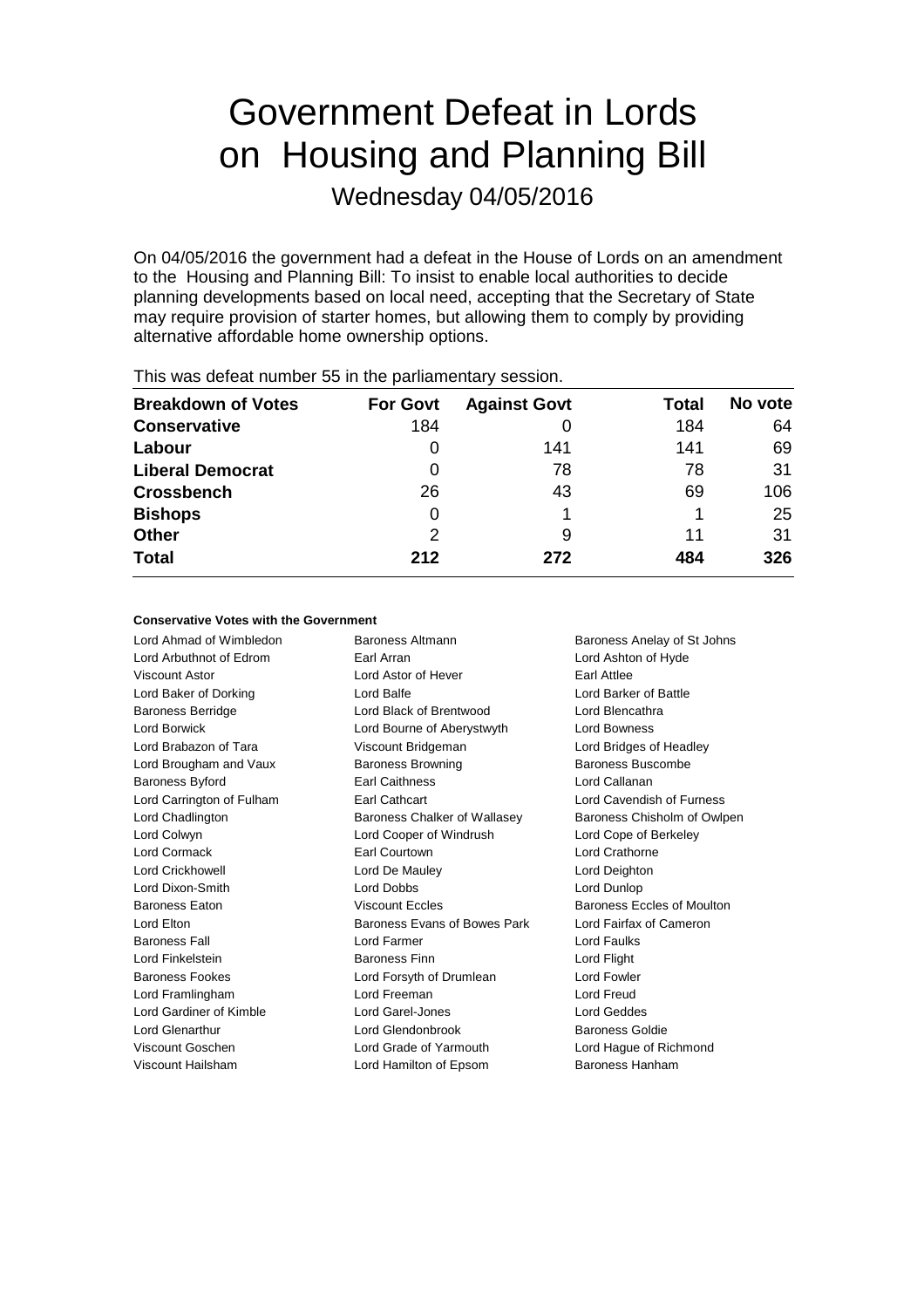Lord Henley Baroness Heyhoe Flint Lord Higgins Baroness Hodgson of Abinger Lord Holmes of Richmond Earl Home Baroness Hooper **Lord Horam** Lord Horam **Lord Howard of Lympne** Lord Howard of Rising **Earl Howe** Earl Howe **Lord Howell of Guildford** Lord Hunt of Wirral **Lord Inglewood** Lord Inglewood Lord James of Blackheath<br>
Baroness Jenkin of Kennington Lord Jopling Lord Keen of Elie Baroness Jenkin of Kennington Lord Jopling Lord Keen of Elie Lord King of Bridgwater Lord Kirkham Lord Lamont of Lerwick Lord Lang of Monkton Lord Lansley Lord Lawson of Blaby Lord Leigh of Hurley Lord Lexden Lord Lingfield Earl Liverpool Marquess of Lothian Lord Lucas Lord Lupton Lord Lyell Lord MacGregor of Pulham Market Lord Mackay of Clashfern Lord Magan of Castletown Lord Mancroft Lord Marlesford Lord Maude of Horsham Lord McColl of Dulwich Baroness McIntosh of Pickering Baroness Mobarik Baroness Montrose Baroness Morris of Bolton Lord Naseby Lord Nash Baroness Neville-Jones **Baroness Neville-Rolfe** Baroness Newlove Lord Northbrook Lord Norton of Louth Lord O'Shaughnessy Baroness O'Cathain Lord O'Neill of Gatley Lord Patten Baroness Perry of Southwark Baroness Pidding Baroness Pidding Lord Plumb Lord Polak Lord Popat Lord Porter of Spalding Lord Prior of Brampton **Baroness Rawlings** Baroness Redfern Lord Ribeiro Viscount Ridley Lord Risby Lord Robathan **Baroness Rock** Lord Rotherwick Lord Ryder of Wensum Baroness Scott of Bybrook Baroness Seccombe Lord Selsdon **Baroness Sharples** Lord Sheikh Baroness Shephard of Northwold Lord Sherbourne of Didsbury Lord Shinkwin Earl Shrewsbury Lord Skelmersdale Lord Smith of Hindhead Lord Spicer **Baroness Stedman-Scott** Lord Sterling of Plaistow Baroness Stowell of Beeston Baroness Stroud **Baroness** Stroud Lord Suri Lord Swinfen Lord Taylor of Holbeach Lord Trefgarne Lord Trimble Lord True Lord Tugendhat Viscount Ullswater Baroness Verma Lord Wakeham Baroness Warsi Lord Wasserman Lord Wei Duke of Wellington **Baroness Wheatcroft** Baroness Wheatcroft Baroness Wilcox Lord Willetts Baroness Williams of Trafford Lord Young of Cookham Viscount Younger of Leckie

Baroness Harding of Winscombe Lord Harris of Peckham Lord Hayward

**Conservative Votes against the Government**

# **Labour Votes with the Government**

|  |  | <b>Labour Votes against the Government</b> |  |  |  |
|--|--|--------------------------------------------|--|--|--|
|--|--|--------------------------------------------|--|--|--|

Baroness Bakewell Lord Bassam of Brighton Lord Beecham Lord Berkeley Baroness Blackstone Baroness Blood Lord Boateng Lord Bradley Lord Brennan Lord Brooke of Alverthorpe Lord Brookman Lord Campbell-Savours Lord Cashman Lord Christopher Lord Clarke of Hampstead Lord Collins of Highbury Baroness Corston Lord Cunningham of Felling Lord Darling of Roulanish Lord Davidson of Glen Clova Lord Davies of Oldham Baroness Dean of Thornton-le-Fylde Baroness Donaghy Lord Dubs Lord Elder **Lord Falconer of Thoroton** Baroness Farrington of Ribbleton Lord Faulkner of Worcester Lord Foster of Bishop Auckland Lord Foulkes of Cumnock Baroness Gale Lord Giddens Lord Glasman Baroness Golding **Lord Gordon of Strathblane** Baroness Gould of Potternewton

Lord Alli Lord Anderson of Swansea Baroness Andrews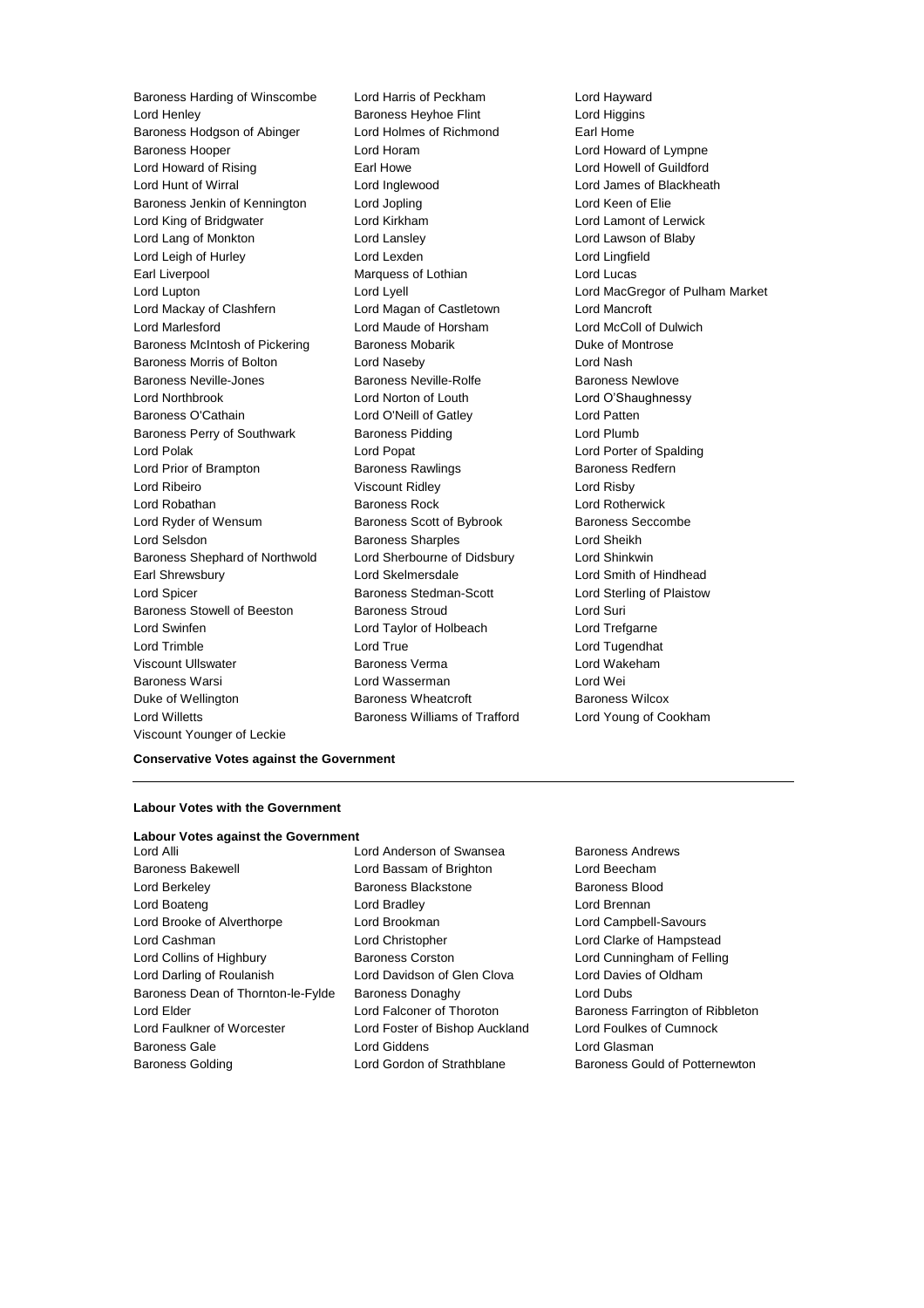Lord Grantchester Lord Griffiths of Burry Port Lord Hain Lord Hart of Chilton Lord Haskel Lord Haughey Lord Haworth **Baroness Hayter of Kentish Town** Baroness Healy of Primrose Hill Baroness Henig **Exercise State Controllers** Lord Hollick **Baroness Hollis of Heigham** Lord Howarth of Newport **Baroness Howells of St Davids** Lord Hoyle Lord Hughes of Woodside Lord Hunt of Kings Heath Lord Hunt of Chesterton Lord Hutton of Furness Lord Irvine of Lairg Lord Hutton of Furness Baroness Jones of Whitchurch Lord Jordan Baroness Jowell Lord Judd Lord Kennedy of Southwark Baroness King of Bow Baroness Kinnock of Holyhead Lord Kinnock Lord Kirkhill Baroness Lawrence of Clarendon Lord Layard Lord Lea of Crondall Lord Leitch Lord Lennie Lord Liddle Lord Lipsey **Baroness Lister of Burtersett** Lord Macdonald of Tradeston Baroness Mallalieu Lord Maxton Lord McAvoy Lord McConnell of Glenscorrodale Baroness McDonagh Lord McFall of Alcluith Baroness McIntosh of Hudnall Lord Mendelsohn Lord Mitchell Baroness Morgan of Huyton Lord Morgan Lord Morris of Handsworth Baroness Morris of Yardley **Lord Morris of Aberavon** Lord Murphy of Torfaen Baroness Nye Lord O'Neill of Clackmannan Lord Parekh Lord Pendry Baroness Pitkeathley Lord Ponsonby of Shulbrede Lord Prescott Baroness Primarolo Baroness Prosser Baroness Quin **Example 2** Lord Radice **Baroness Ramsay of Cartvale** Baroness Rebuck Lord Richard Lord Rooker Lord Rosser Lord Rowlands Baroness Royall of Blaisdon Lord Sawyer Baroness Sherlock Viscount Simon Baroness Smith of Basildon Lord Soley Lord Stevenson of Balmacara Lord Stone of Blackheath Baroness Symons of Vernham Dean Lord Taylor of Blackburn Baroness Taylor of Bolton Lord Temple-Morris **Baroness Thornton** Lord Tomlinson Lord Touhig Lord Tunnicliffe Baroness Wall of New Barnet Baroness Warwick of Undercliffe Lord Watson of Invergowrie Lord West of Spithead **Baroness Wheeler** Baroness Whitaker Lord Whitty Lord Winston Lord Wood of Anfield Lord Woolmer of Leeds Lord Young of Norwood Green Baroness Young of Old Scone

Lord Harris of Haringey Lord Harrison

#### **Liberal Democrat Votes with the Government**

#### **Liberal Democrat Votes against the Government**

| Lord Addington                                | Lord Allan of Hallam               | Lord Ashdown of Norton-sub-Hamdon |  |
|-----------------------------------------------|------------------------------------|-----------------------------------|--|
| Baroness Bakewell of Hardington<br>Mandeville | <b>Baroness Barker</b>             | Lord Beith                        |  |
| Baroness Benjamin                             | Baroness Bonham-Carter of Yarnbury | Baroness Bowles of Berkhamsted    |  |
| Lord Bradshaw                                 | <b>Baroness Brinton</b>            | Lord Bruce of Bennachie           |  |
| Lord Burnett                                  | Baroness Burt of Solihull          | Lord Campbell of Pittenweem       |  |
| Lord Cotter                                   | Lord Dholakia                      | <b>Baroness Doocey</b>            |  |
| Baroness Falkner of Margravine                | <b>Baroness Featherstone</b>       | Lord Foster of Bath               |  |
| Baroness Garden of Frognal                    | Lord Goddard of Stockport          | <b>Baroness Grender</b>           |  |
| <b>Baroness Hamwee</b>                        | Baroness Harris of Richmond        | <b>Baroness Humphreys</b>         |  |
| Lord Hussain                                  | <b>Baroness Hussein-Ece</b>        | Baroness Janke                    |  |
| Baroness Jolly                                | Lord Jones of Cheltenham           | Lord Kirkwood of Kirkhope         |  |
| <b>Baroness Kramer</b>                        | Lord Lester of Herne Hill          | Lord Loomba                       |  |
| Lord Maclennan of Rogart                      | Baroness Maddock                   | <b>Baroness Manzoor</b>           |  |
| Lord Marks of Henley-on-Thames                | Lord McNally                       | Lord Newby                        |  |
| Baroness Nicholson of Winterbourne            | <b>Baroness Northover</b>          | Lord Oates                        |  |
| Lord Paddick                                  | Lord Palmer of Childs Hill         | <b>Baroness Parminter</b>         |  |
| Lord Purvis of Tweed                          | Baroness Randerson                 | Lord Redesdale                    |  |